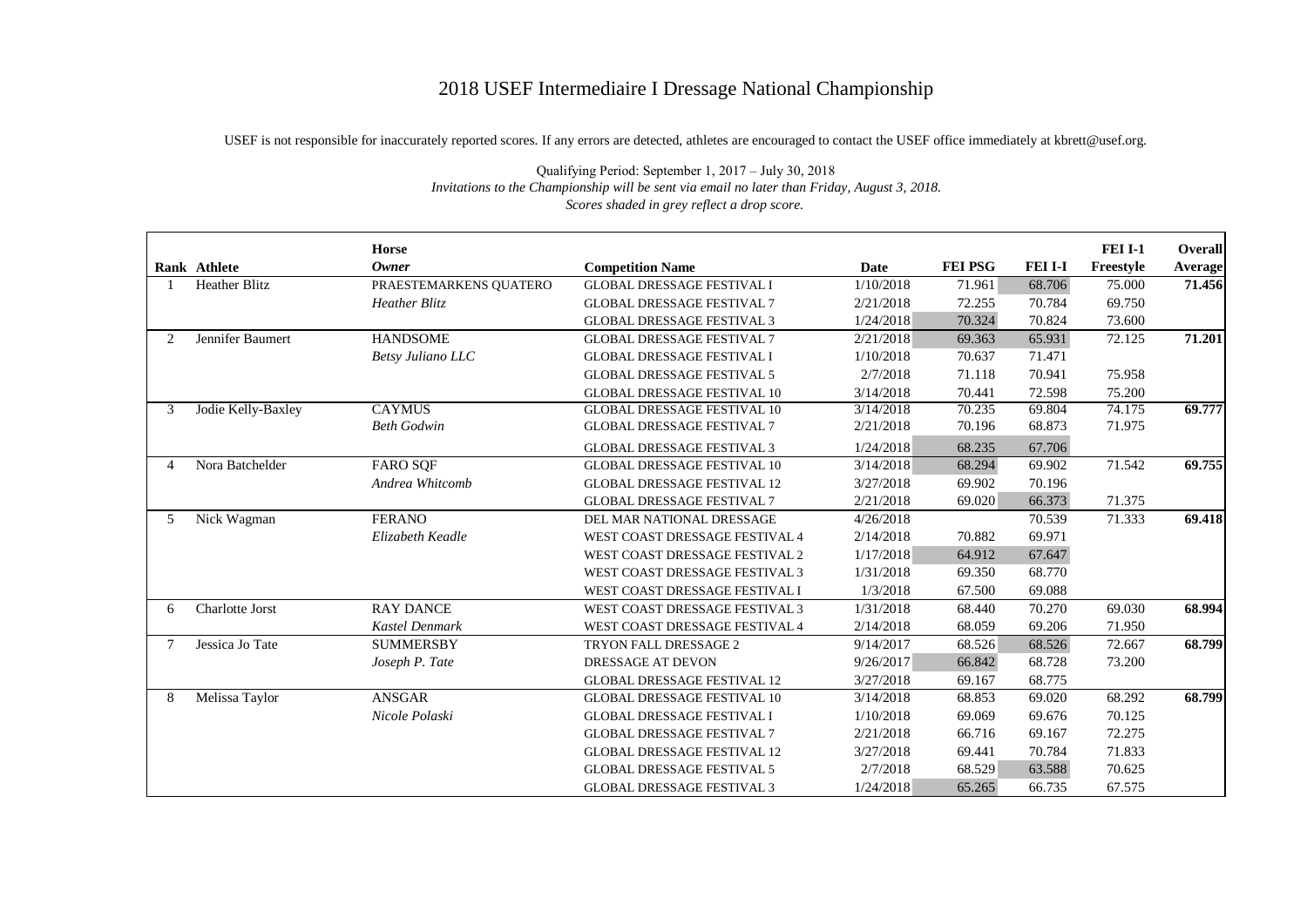| Anna Marek<br>9           | <b>EINSTEIN JP</b>       | <b>GLOBAL DRESSAGE FESTIVAL 5</b>  | 2/7/2018  | 69.441 | 68.137 |        | 68.365 |
|---------------------------|--------------------------|------------------------------------|-----------|--------|--------|--------|--------|
|                           | Anna Marek               | <b>GLOBAL DRESSAGE FESTIVAL 10</b> | 3/14/2018 | 66.559 | 68.824 | 70.850 |        |
|                           |                          | <b>GLOBAL DRESSAGE FESTIVAL 12</b> | 3/27/2018 | 67.059 | 66.765 |        |        |
| Patricia Becker<br>10     | <b>DERK</b>              | <b>GLOBAL DRESSAGE FESTIVAL 7</b>  | 2/21/2018 | 66.961 | 68.471 |        | 68.280 |
|                           | Lauren Walfish           | <b>GLOBAL DRESSAGE FESTIVAL 10</b> | 3/14/2018 | 68.618 | 69.069 | 69.342 |        |
| Ari Lopez<br>11           | <b>FLYNN</b>             | GOLDEN STATE DRESSAGE FESTIVAL     | 4/5/2018  | 68.412 | 68.029 |        | 68.167 |
|                           | Karen Kahn               | DEL MAR NATIONAL DRESSAGE          | 4/26/2018 | 68.480 | 67.745 | 70.375 |        |
|                           |                          | GSDC & CDI 2*                      | 6/14/2018 | 66.716 | 66.569 |        |        |
| Nora Batchelder<br>12     | <b>FIFI MLW</b>          | <b>GLOBAL DRESSAGE FESTIVAL 12</b> | 3/27/2018 | 68.559 | 68.627 | 68.125 | 68.083 |
|                           | Nora Batchelder          | <b>GLOBAL DRESSAGE FESTIVAL 10</b> | 3/14/2018 | 67.500 | 67.647 |        |        |
|                           |                          | <b>GLOBAL DRESSAGE FESTIVAL 7</b>  | 2/21/2018 | 65.245 | 64.206 |        |        |
| Jan Ebeling<br>13         | <b>SERGIO LEONE</b>      | <b>GOLD COAST OPENER</b>           | 1/18/2018 | 66.520 | 69.461 |        | 68.029 |
|                           | Ann Romney               | DEL MAR NATIONAL DRESSAGE          | 4/26/2018 | 70.539 | 66.029 | 71.833 |        |
|                           |                          | <b>GLOBAL DRESSAGE FESTIVAL 5</b>  | 2/7/2018  | 66.500 | 67.206 | 70.667 |        |
|                           |                          | <b>GLOBAL DRESSAGE FESTIVAL 12</b> | 3/27/2018 | 68.059 | 64.706 | 71.642 |        |
|                           |                          | PALM BEACH DRESSAGE DERBY          | 2/28/2018 | 67.892 | 68.529 | 71.958 |        |
| Ashleigh Luca-Tyson<br>14 | <b>SANS SOUCIS K</b>     | WEST COAST DRESSAGE FESTIVAL 4     | 2/14/2018 | 66.588 | 67.059 | 70.720 | 67.580 |
|                           | River Oaks Farm          | WEST COAST DRESSAGE FESTIVAL 3     | 1/31/2018 | 66.880 | 65.090 |        |        |
|                           |                          | DRESSAGE AT FLINTRIDGE             | 5/24/2018 | 65.686 | 66.667 |        |        |
|                           |                          | DEL MAR NATIONAL DRESSAGE          | 4/26/2018 | 69.706 | 68.578 | 68.833 |        |
| Kathleen Raine<br>15      | D' ROSA                  | WEST COAST DRESSAGE FESTIVAL 4     | 2/14/2018 | 68.382 | 66.824 |        | 67.321 |
|                           | Four Roses Syndicate LLC | GOLDEN STATE DRESSAGE FESTIVAL     | 4/5/2018  | 62.000 | 68.235 |        |        |
|                           |                          | THE DRESSAGE AFFAIR                | 3/22/2018 | 65.882 | 65.931 |        |        |
|                           |                          | GSDC & CDI 2*                      | 6/14/2018 |        | 68.284 | 66.233 |        |
|                           |                          | WEST COAST DRESSAGE FESTIVAL 2     | 1/17/2018 | 67.706 | 64.618 |        |        |
| Akiko Yamazaki<br>16      | <b>CHOPIN R</b>          | DEL MAR NATIONAL DRESSAGE          | 4/26/2018 | 67.794 | 67.255 |        | 66.924 |
|                           | Four Winds Farm          | GSDC & CDI 2*                      | 6/14/2018 |        | 67.745 | 69.733 |        |
|                           |                          | GOLDEN STATE DRESSAGE FESTIVAL     | 4/5/2018  | 62.500 | 66.029 |        |        |
|                           |                          | WEST COAST DRESSAGE FESTIVAL 4     | 2/14/2018 | 65.882 | 65.824 |        |        |
| Jessica Jo Tate<br>17     | <b>DAKOTA</b>            | <b>GLOBAL DRESSAGE FESTIVAL 10</b> | 3/14/2018 | 63.382 | 68.186 |        | 66.466 |
|                           | <b>Brenda Duet</b>       | <b>GLOBAL DRESSAGE FESTIVAL 12</b> | 3/27/2018 | 64.147 | 66.667 | 66.917 |        |
|                           |                          | <b>GLOBAL DRESSAGE FESTIVAL 7</b>  | 2/21/2018 | 66.863 |        |        |        |
| Lexy Donaldson<br>18      | POWER PLAY               | WEST COAST DRESSAGE FESTIVAL 2     | 1/17/2018 | 66.382 | 63.912 |        | 66.360 |
|                           | Lexy Donaldson           | THE DRESSAGE AFFAIR                | 3/22/2018 | 67.647 | 67.500 | 67.958 |        |
| Nicole Levy<br>19         | <b>DESDEMONA</b>         | <b>GLOBAL DRESSAGE FESTIVAL I</b>  | 1/10/2018 | 66.471 | 66.412 | 68.400 | 66.309 |
|                           | Kate Sanders             | <b>GLOBAL DRESSAGE FESTIVAL 5</b>  | 2/7/2018  | 67.353 | 64.353 | 69.792 |        |
|                           |                          | <b>GLOBAL DRESSAGE FESTIVAL 12</b> | 3/27/2018 | 67.118 | 62.843 |        |        |